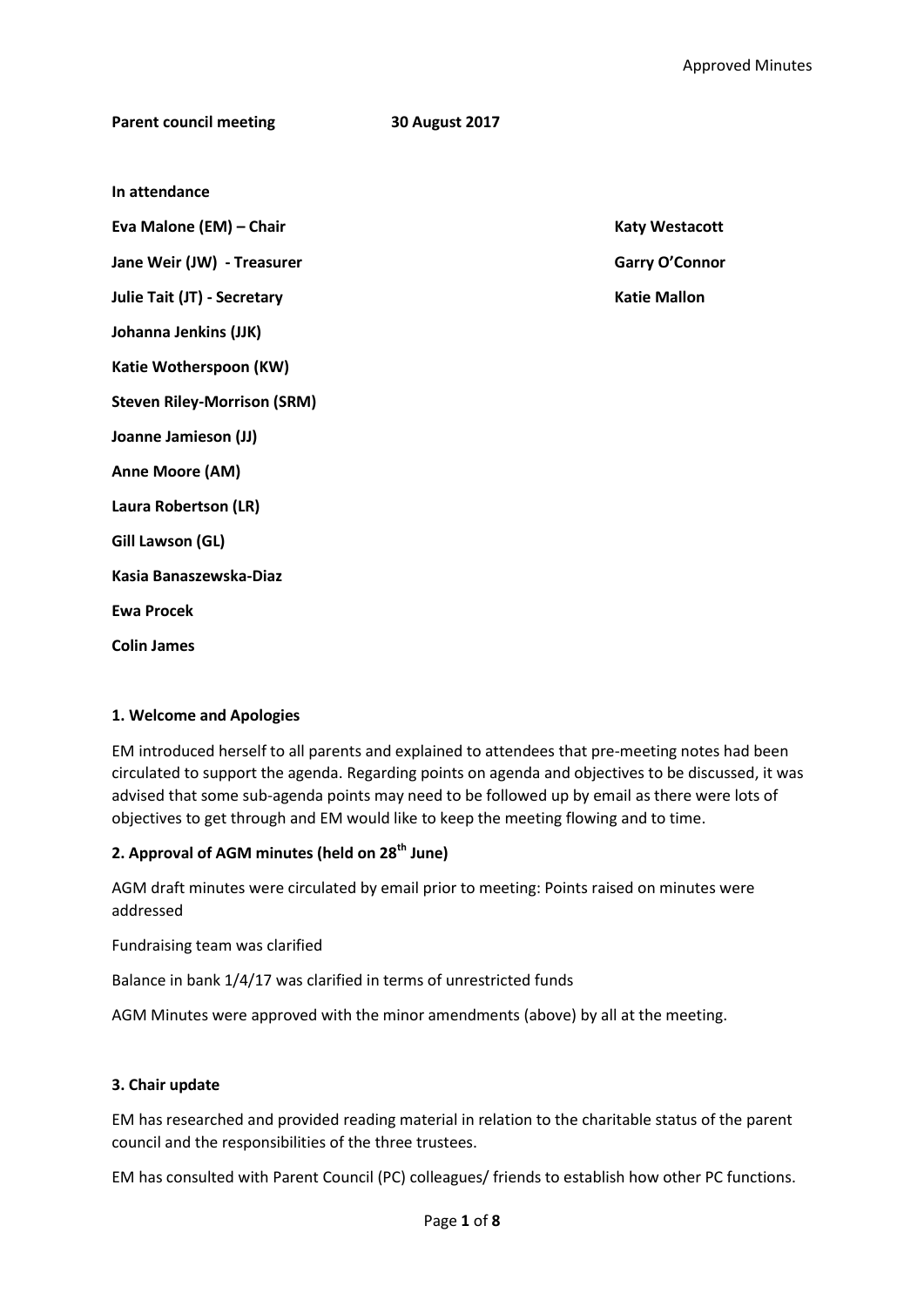She has registered the charity online and updated the principle contact details.

Chair's report and treasurer accounts, end 31.3.17 have to be submitted and EM to sign off. Gillian Maxwell, previous chair, will be sent a copy for information/to review also. JW has completed the accounts and written the first draft of chair's report to be sent to OSCR for the period ending 31/3/17.

Bank account transfer completed  $-2^{nd}$  signatory now on account and is EM, this should assist with banking.

Email account managed by EM – although emails at present still say from Gillian, EM trying to amend.

Biggest success /defeat – St. Margaret's tug-of-war team in Ferry Fair. EM informed attendees about the event and the fun had by all. Great school spirit. LR also informed the meeting that the children of the school had participated and performed well too.

### **4. Running of PC 17/18**

Links to OSCR website and trustee duties discussed. Trustees to operate in a manner consistent to charity purpose.

<http://www.oscr.org.uk/charities/managing-your-charity/trustee-duties>

If any changes to constitution, trustees need to advise OSCR.

Legal requirements / adverts / fundraising/provide information in relation to the charity number and

Name – Numerous requirements need to be adhered to due to charity status.

#### **Vice chair**

EM proposed the addition of the role of Vice Chair from members. There were no objections from members to the inclusion of this role in the team. EM nominated JJ in recognition of her previous work and success with PC related projects. JJ was happy to support the PC and EM in vice chair role. All PC members were in agreement.

#### **Class representatives**

Class reps were suggested for each class by EM. Each rep to be a point of contact for speaking/assisting with queries from parents and communicating information from PC to parents. A class rep may know what's happening in the class – have a feel for what is going on and can feedback at PC meetings.

JJ -Good idea

JJK– Good idea

Mrs Westacott and Mr O'Connor were in support of the suggestion.

No one on PC with a child in P1 or P7 at the moment.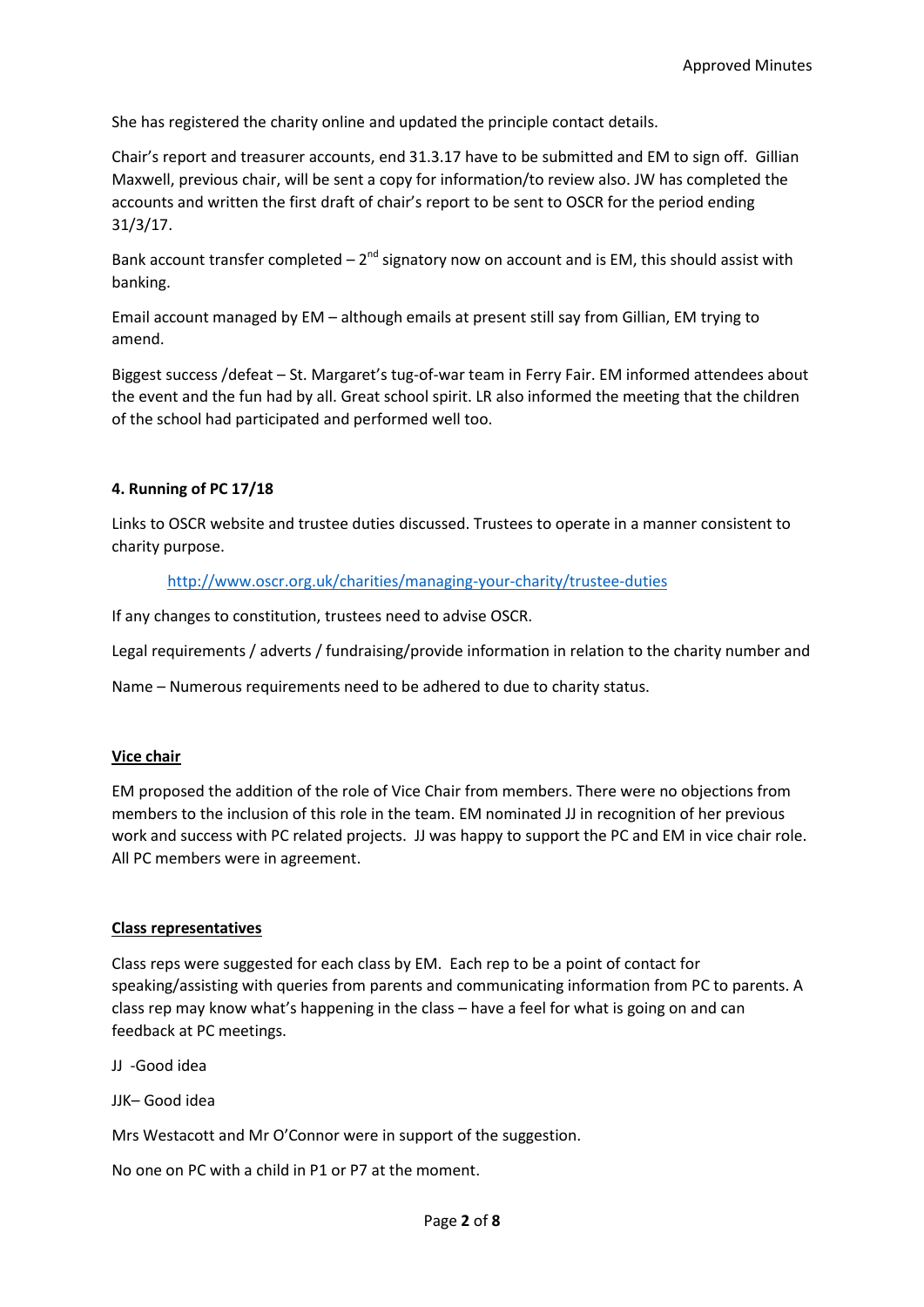All PC member agreed to trial the class rep system and class reps were agreed and are listed below.

- P1 Joanne Jamieson supported by P1 parent Colin James
- P2- Katie Wotherspoon
- P3 Jane Weir
- P4 Steven Riley-Morrison
- P5 Julie Tait and Joanne Jamieson
- P6 Laura Robertson and Gillian Lawson
- P7 Johanna Jenkins

### **Fundraising**

According to OSCR website, Trustees are responsible for taking control of how a charity fundraises. Therefore, all events should be agreed at PC meetings. Ideas should be discussed at meetings and agreed as a group/team. There should be no ideas discussed externally without first been brought up and agreed at the meeting. All ideas and events should be communicated in the appropriate manner to all parents at the same time.

All Requests of funds from external donors etc should be approved by two trustees EM & JW Marketing approval required from chair and vice and treasurer – manage who is being contacted and organise professionally - allowing contacts to be reviewed and called upon in appropriate fashion and timescales.

# **Treasury/Finance**

JW- funds were not banked in a timely fashion previously which led to funds appearing in different financial years. This results in difficulties when completing accounts and reconciling bank statements.

Invoices must now be provided as back up evidence when completing payments for funding requests, this is important and needed for any audits that the charity may have.

JW agreed that funds should be counted and communicated in a timely fashion and aim to be completed within 48 hours. Guidelines for counting were discussed: 2 people to count funds– no signature for sign off required. All agreed that funds raised and lodged in bank within 2 weeks if possible. JW – would like to lodge the funds and Chair agreed.

Funds raised are to be communicated by email so PC members know what has been raised and the fundraising amount with the net figure detailed and communicated to everybody – therefore allowing for a true representation of the amount raised (total raised minus expenses). It is necessary to establish and communicate the complete picture of an event and work out the real value of the event.

*Requests from school –*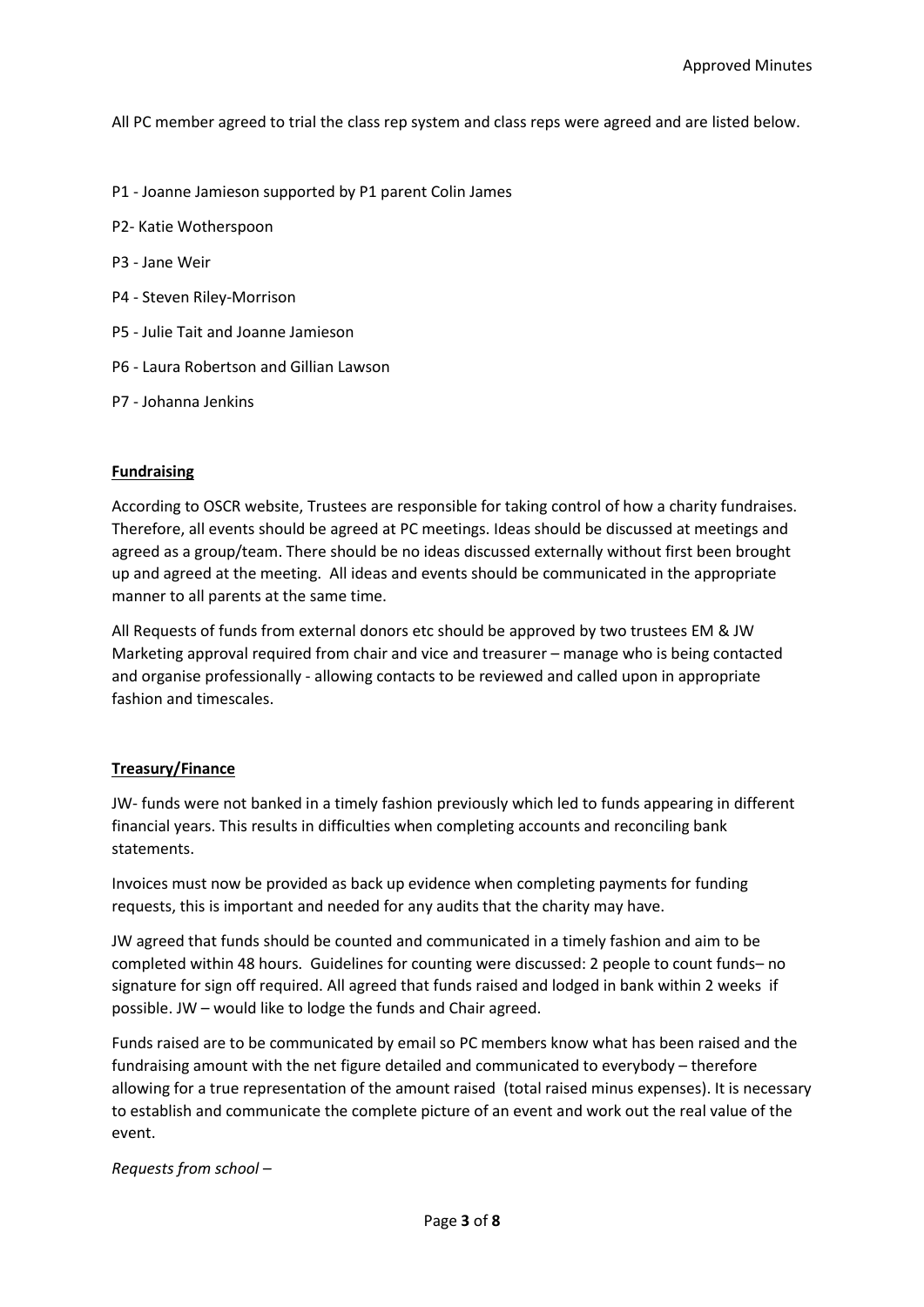Pupil group to write and say what funds used for joint fund raising.

Mrs Westacott has asked if the PC could visit pupil council 1-1.30 on a Thursday. PC agreed to meet at a future date (tbc).

EM requested an impact statement, from students/staff, to advise how the fundraising has affected student experience/learning. Statement to be returned to PC within 6 months from event. This information will be used for Chair's report and to feedback to donors/parents etc.

Pupil council helped the parent council last year and the chair would like to say thank you for all their hard work.

The JRSO – junior road safety officers helped the parent council also and the parent council appreciated their efforts too and would like to say thank you for their hard work.

# **Communication**

We are a team and represent each other as a group and also represent the school parents and children. The PC are keen to communicate and be transparent and are working to find the right way to reach all the parents and communicate clearly.

Minutes: We will work towards minutes being uploaded to school website within 2 weeks of meeting. Minutes will be approved by email. Help will be needed from school to get them on the website – Garry O'Connor has agreed to help. A text will be sent to parents to inform that minutes are on the website.

Website: The website needs updated.–what would we like to see / what wording should be on the website? PC members to send any ideas to EM.

What should be in the PC section? - Minutes /constitution /photos -class representative pics/FB link (Mr O'Connor will help with this)/what is up there at present and charity number.

Newsletter: EM – happy to contribute to school newsletter but not do a separate PC one

Parent council board at reception – team photo and information on board to be updated, another point of communication for parents. Possibly hard copy of minutes on board – pressure off the office and parents can pop in to see the board also.

JW – point raised about communication from school - can the school pass on the information – reference bridge walk – note to say what is happening events – can we have some clarification, Mrs Westacott will email EM going forward as first point of contact once she is aware of all the information this will allow EM to update all parents at same time. EM is keen that information is not put out in bits as it appeared that the walk across the bridge details were not communicated clearly. It may have appeared that PC were aware but not sharing the information but this was not the case.

Mrs Westacott advised that all children have a diary and it is to be used as a communication method – non urgent questions can be written in here and it also acts as a reminder for the children as they write reminders in here when required. Mr O'Connor also advised that there is a 'contact us' section on the website that is monitored and can be used by parents.

The school will work towards uploading class letters on the school website.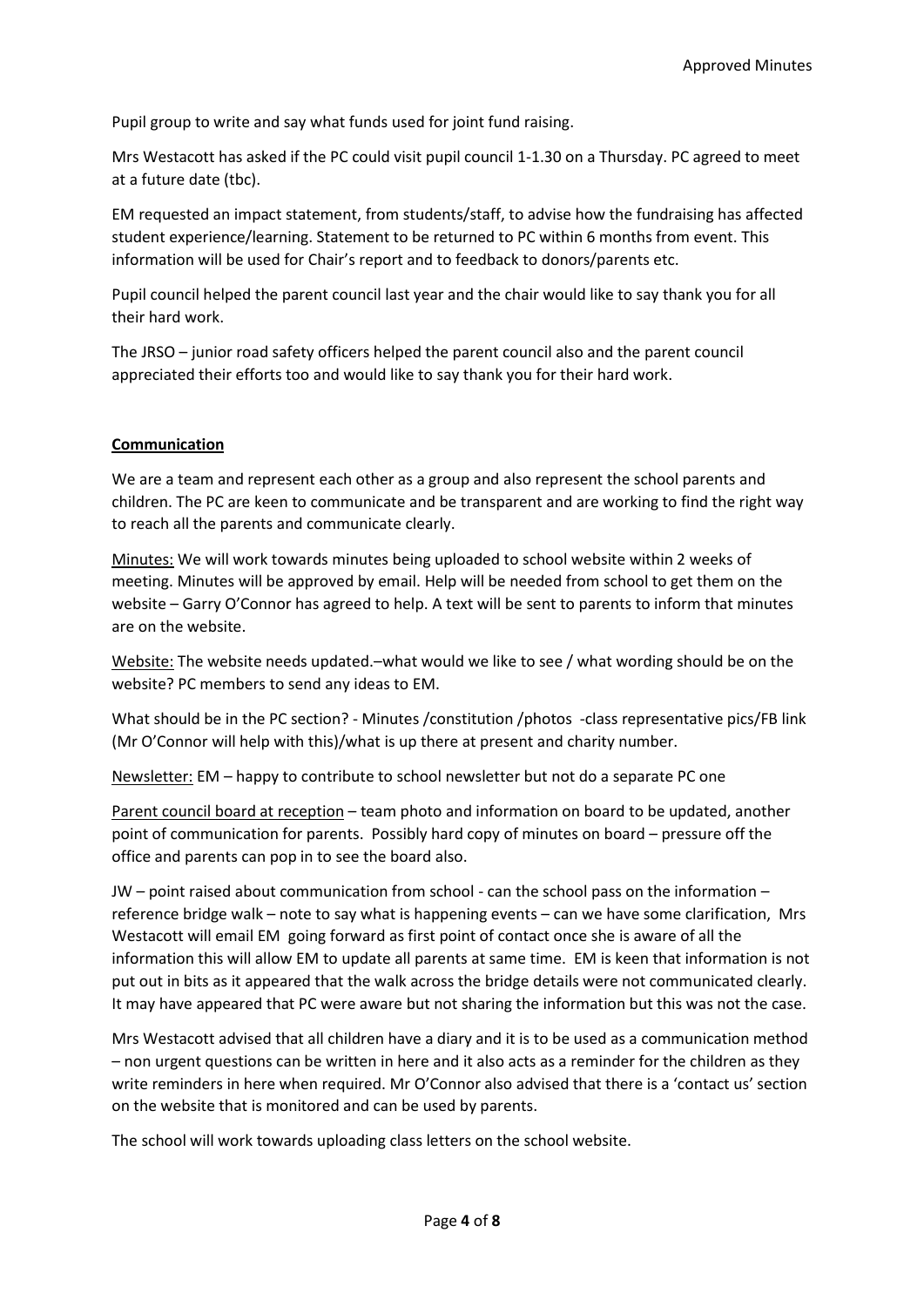Can somebody email parent council to advise if letter goes out and can school be more specific with the information and provide as much detail as possible for parents? Mrs Westacott advised that there are too many letters to keep contacting PC and that the website would be a good place for parents to check.

LR advised if letters could be popped on FB it was a good way of supporting other parents – even if it was just a photo of the letter. All letters will go on the school website. However, parents can support each other by sharing photographs.

Facebook: The PC will be represented by one person on FB one person speaking on behalf of the parent council. Nominate one person and all other people are parents.

EM to look into answering as admin rather than herself on FB. EM read out prepared updated FB paragraph circulated prior to meeting – all agreed that this could be used and should be added to FB site.

EM has asked for help to manage FB members - to take off the parents with children no longer at school and P1 parents to be added. JJ will support EM with this.

### **Engaging with local councillors**

Research conducted by EM suggested that the PC should communicate with local councillors and invite along to meetings. EM will draft a letter and send out to local councillors in relation to meetings and events to engage and gain some support. This letter will be circulated to PC first for comment.

**Head Teacher report -** Head teacher report can be put up as part of the minutes. – all can read

# *Positive Behaviour policy*

The school is working towards a new positive behaviour policy. The new policy will work more closely with children – children may feel like victims reflecting on punishments given by different teachers, therefore teachers need to be consistent and support children and children with different behaviours/ different challenges/ different times – listen to children and parents and hear what works at home and perhaps this could be reflected in school.

# *Opening of hall*

September the  $14^{th}$  -children will be in the hall and a variety of guests including Archbishop Leo Cushley and the Vice Convenor of Education for Edinburgh City Council, Councillor, Alison Dickie, local councillors and other interested third parties who have helped and can help. Fr Deeley will also be invited and all previous P7 children also invited – It was agreed that Alex and Sean Porteous should receive an invite too.

15<sup>th</sup> –Friday 11am – 12.15 open afternoon at school see new premises for all the community.

Invites have been made by the children but not sent yet – no PC names on list as yet and previous pc will also be invited to opening on 14th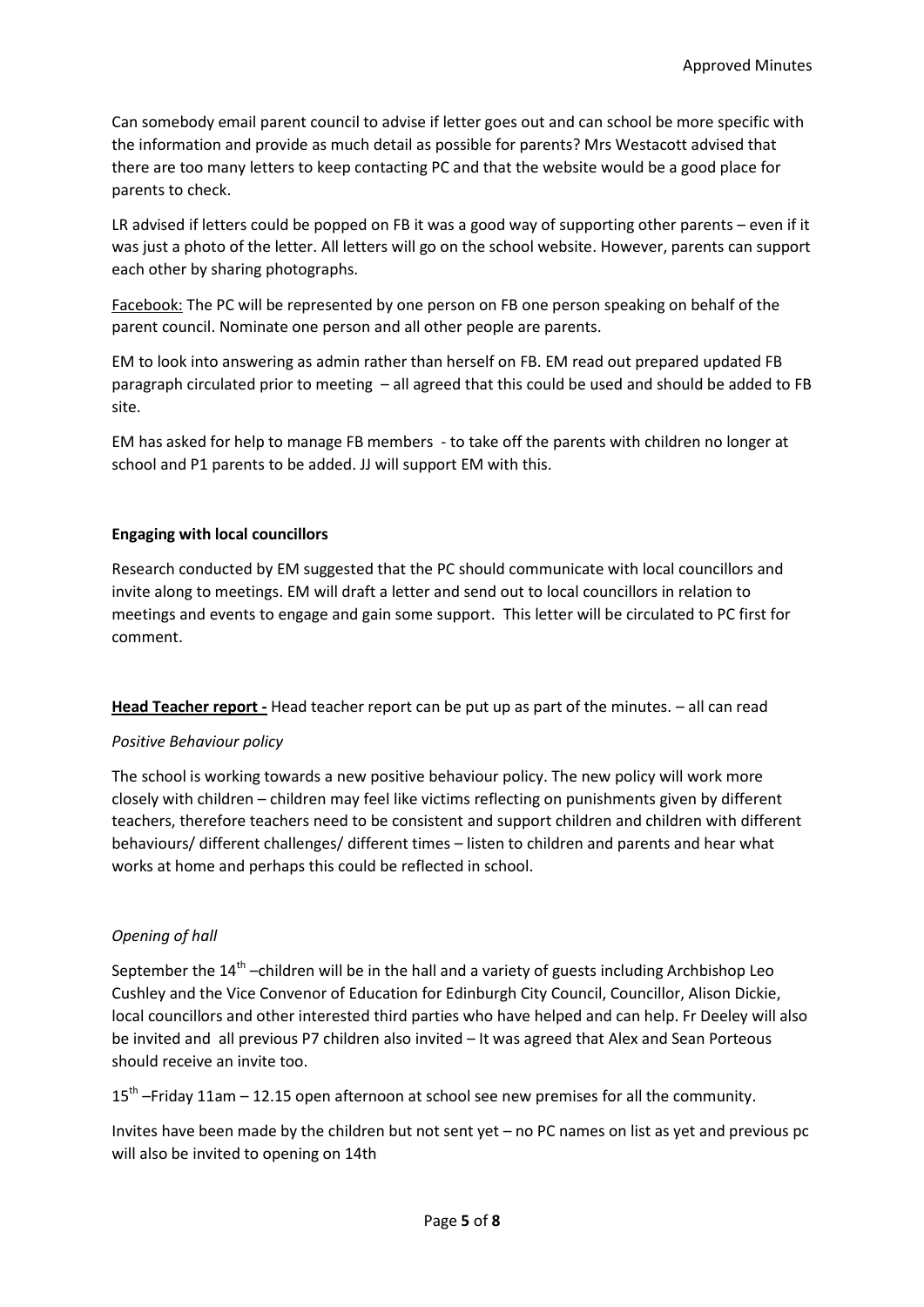Action for AM – speak to Fr Deeley with regards to inviting key parish members for the Friday and possibly Thursday if there is a finance committee.

 $29<sup>th</sup>$  Macmillan coffee morning and P1 and new parent welcome coffee morning will be combined.

Letter to be circulated but not yet available.

School funding requests – all reasonable – but PC await the individual quotes from teachers/ head teacher as they have not been provided yet. Therefore they cannot be processed or officially agreed.

There is an extra request for P4 retreat benefitted – could this be added to the list rough estimate c£50

It has been agreed that one house prize for four terms can be provided. – again await requests and will include in budget.

### **Objectives for the year**

# **Objective 1 – explore airport funding and raise profile of school**

KW raised the opportunity to apply for funding from the Edinburgh Airport Community Board. KW to lead on this supported by LR. JW applied for it last year but it was unsuccessful. Alex Cole Hamilton is a connection.

Application deadline 20 October– and need a good reason for funds – KW will organise meeting for anybody that wishes to attend and will circulate email for this purpose.

#### **Objective 2 – Wrap around care**

A meeting to discuss if this is required (breakfast club and after school club).

Support from wider parent to run it will be needed.

Charitable body to run it also – separate requirements.

An item for next agenda as this objective needs indept discussion and review and input from parents.

#### **Objective 3 - P7 Transition**

Action point for next agenda. Discussion and action required to ensure a smooth transition for all P7 students.

#### **Objective 4 – Fundraising**

It was agreed that individual fundraising events can be used to fund various funding requests and that events should not be specific or restrictive so that mone raised can be used to maximum effect.

Can we do an event in October / Halloween Friday 27<sup>th</sup> October

Agreed Oct spooky walk fundraiser to be reapeated withparty/disco for kids – JJ will take the lead on the organisation of the event with support from PC members and Chris Tait has agreed to apply to get the funding double matched again. This is a priority fundraiser to get funds in for various events/equipment for the children at the school.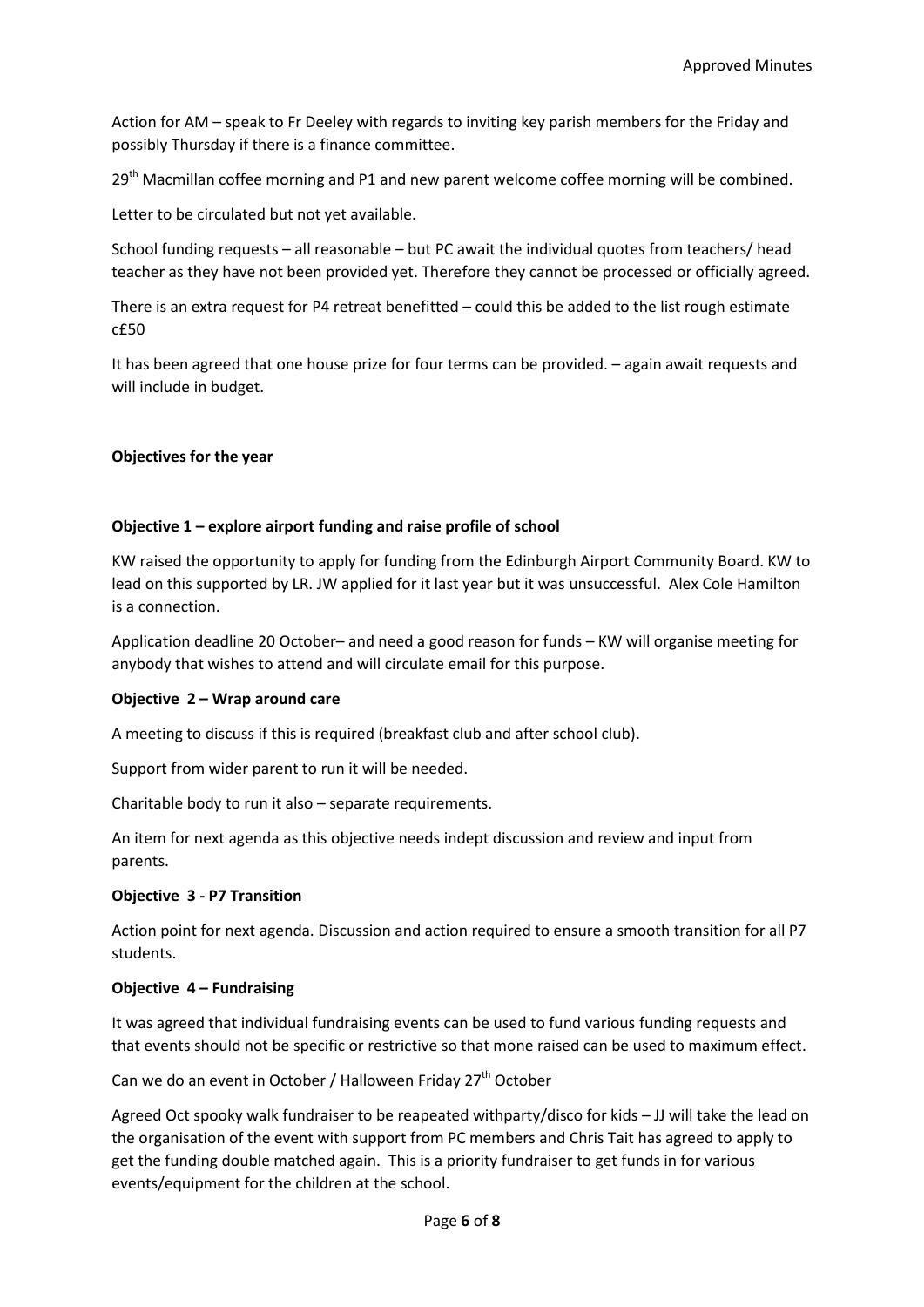Can Gift aid be put on the forms – give option. JW to follow-up.

Discussion that fundraising needs can be split in 2 – what can we do for parents and kids that they enjoy and allows for team spirit and good fun and then what events will raise funds but may not include children.

Suggested events

2 February - Ceilidh (family event does not raise lots of money as costings high in comparison to ticket sales but fun family event and kids all enjoy it. May raise more funds this year as we have our own hall that can be used)

# Easter egg hunt

Discussion on the possibility of organising a Ball for parents (adult) at a local venue. To be discussed at future meeting.

A survey could be circulated to ask opinion/find preferences - What would parents like to take part in/ do?

Fundraising will be discussed at next meeting

### **Future meeting dates**

Potential parent council meeting dates 2017/2018

4 Oct 29 Nov 10 Jan 14 Mar 2 May 27 Jun (AGM)

#### **AOB**

JW –Asked if Rising Roll has completed – Mrs Westacott advised that it had but elements were progressing under a different project different budget and Robbie/Karen will be back –a team may be needed. Mrs Westacott will speak to Robbie regarding parental contribution and will email update to PC.

Fr Deeley – has asked for support in relation to a Ceilidh - info is vague so church rep AM will speak to Fr Deeley and confirm requirements and establish what support he is requiring.

Meetings and time slots could this be a possibility.

P7 Science trip – when are they going – LR said updated and in the diary.